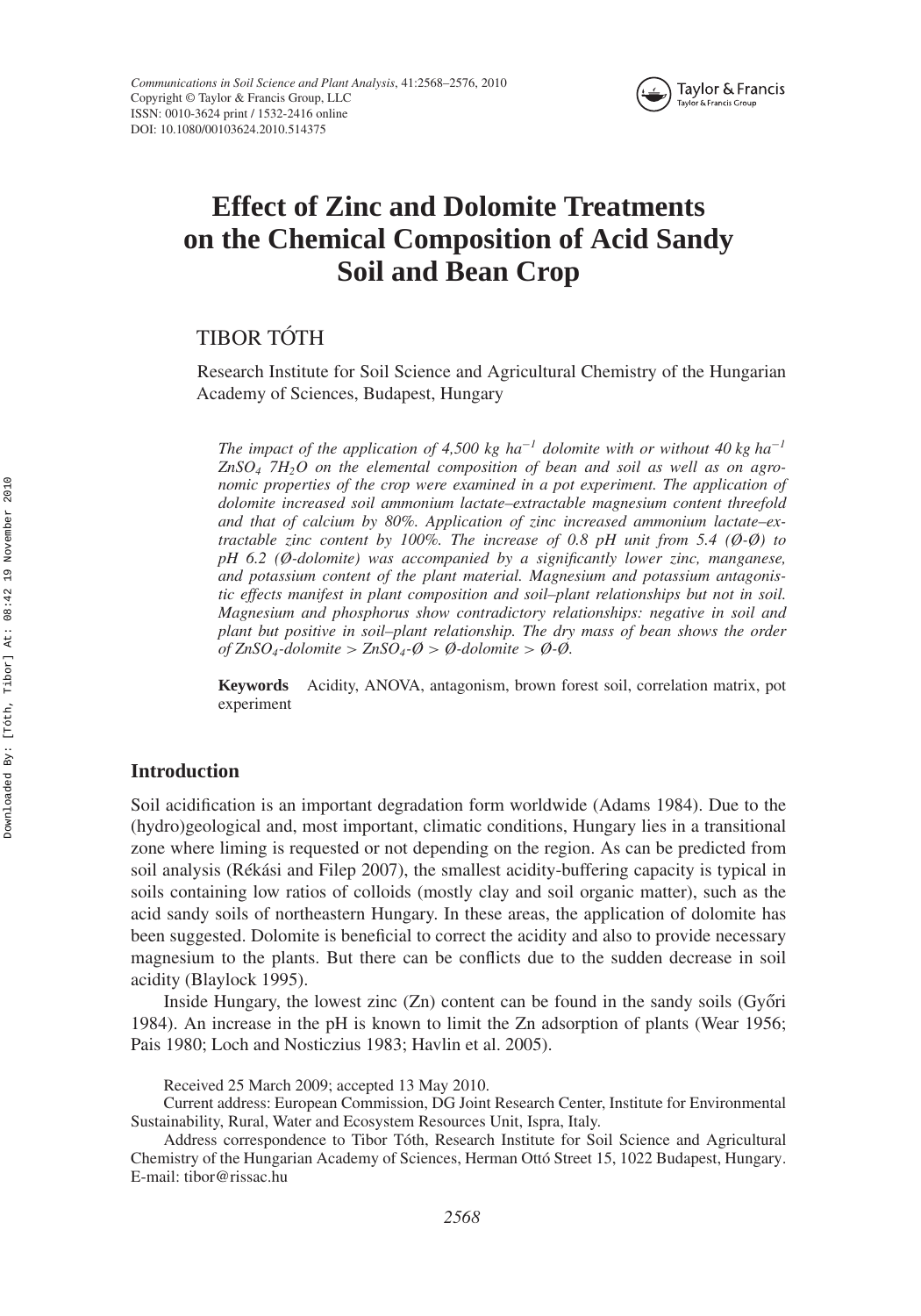Several plants are known to show sensitivity for soil Zn content (Blaylock 1995); bean is a representative of them and is sensitive for magnesium (Mg) as well (Kamprath and Foy 1985; Oliveira et al. 2000). On the other hand, soybean is less sensitive to soil zinc contents (Franzen 1999).

Our objective was to compare the effect of separate and combined applications of dolomite as an acidity-correcting material and of zinc sulfate as a Zn fertilizer on beans and the soil in a pot experiment. Besides comparing soil and plant composition, the biomass of the plants was also evaluated. Our specific goal was to test whether the combined application of dolomite and zinc sulfate would be beneficial for soil and plant Zn contents as well as for the plant dry matter.

# **Material and Methods**

#### *Soil*

The soil was collected from the study site of the research plot of the Karcag Research Institute of the Debrecen University located close to the settlement of Tornyospálca in northeastern Hungary (48°15′ N, 22°8′ E) from a depth of 0–20 cm. The soil is a brown forest soil with clay illuviation in the Hungarian soil classification (Szabolcs 1966); the approximate equivalent is Kandiustalf in soil taxonomy. Characteristic properties of the soil are as follows: hydrolytic acidity (y<sub>1</sub>) according to Kappen (1929) was 2.5 cmol kg<sup>-1</sup> soil, total fraction of particles less than 0.01 mm is 47.7%, texture class is sandy loam, and soil organic matter is 0.83% (soil analytical methods are described in detail by Buzás [1988]).

#### *Treatments*

In each pot there was 2.5 kg soil and the following treatments were utilized: zero or  $40 \text{ kg ha}^{-1}$  ZnSO<sub>4</sub>×7H<sub>2</sub>O, combined with zero or 4,500 kg ha<sup>-1</sup> dolomite, resulting in four treatments.

The dosage calculations were made by considering a 20-cm layer of soil with the typical bulk density of 1.5 kg dm<sup>-3</sup> (Research Report 1985), which is equivalent to 3 million kg soil in one hectare. The coefficient of 1,200,000, that is the ratio of the mass of the topsoil of one hectare and the soil in one pot, 3,000,000 kg:2.5 kg was used to convert dosage from  $kg$  ha<sup>-1</sup> to kg pot<sup>-1</sup>.

The  $ZnSO_4$  treatment required 33 mg of  $ZnSO_4 \times 7H_2O$ ; to apply it, first a solution was prepared:  $0.33$  g  $ZnSO_4 \times 7H_2O$  was dissolved in 3 L of distilled water and for each of the 10 pots receiving the  $ZnSO_4$  treatment, 300 mL of this solution was used as prewetting media. The other 10 pots received the same amount of water for prewetting.

The dolomite treatment was realized by mixing 3.78 g dolomite with the soil from the pots. The most important technical criteria for the applied friable dolomite were described by Ministry of Agriculture and Regional Development (2001) as not less than 80% equivalent calcium carbonate content, not less than 16% calcium, not less than 10% magnesium, the amount of fraction falling through 0.1-mm mesh must be not less than 20%, and the amount of fraction falling through 0.25-mm mesh must be not less than 80%.

# *Pot Culture*

There were five replicates of each treatment. In each pot 12 seeds of bean (*Phaseolus vulgaris* L. cv. Yellowstar) were seeded. Every other day the pots were wetted to the initial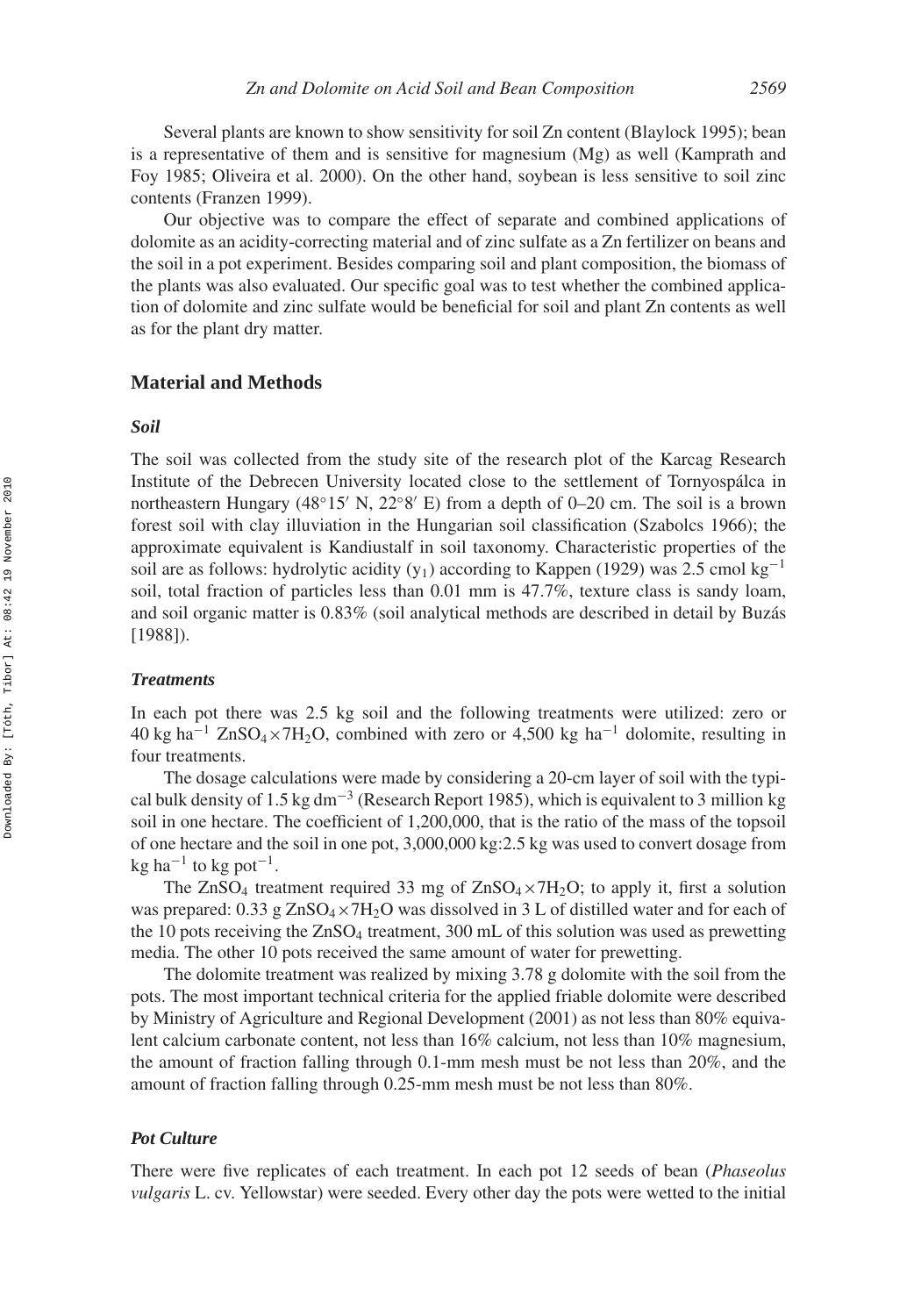total weight on a balance scale. After 3 weeks the number of plants was reduced to five and after 7 weeks the beans were harvested and soil samples were collected for analysis. After the bean, soybean (*Glycine max* [L.] Merr. cv. Evans) was planted with the same number of seeds in pots, which were harvested at the age of 6 weeks.

## *Soil and Plant Analysis*

The soil was sampled and analyzed according to the methods described by Buzás (1988). The ammonium lactate–extractable nutrient contents (AL-extractable) were determined with the application of the mixture of 0.1 M ammonium lactate and 0.4 M acetic acid (at pH 3.75) at the ratio of 5 g of air-dried soil to 100 mL extractant. Plant analysis was carried out according to National Standard (1985) with concentrated sulfuric acid.

#### *Statistical Analysis*

The analytical results were evaluated with analysis of variance (ANOVA) according to SPSS (1999). First a two-way ANOVA was calculated and the effect of the main terms of zinc sulfate and dolomite treatments was evaluated. For those variables, in the case of which there was a significant interaction, a one-way ANOVA was calculated and the four combinations of the two main treatments (zinc sulfate and dolomite) were compared based on the least significant difference (LSD) with SPSS (SPSS 1999; general linear model). In order to elucidate the relationship between the properties the correlation matrix was calculated.

# **Results and Discussion**

Soil properties are shown in Table 1. Based on the general purpose agronomic rating of the original soil, according to Buzás (1983), the supply of nitrogen is evaluated as intermediate, the supply of phosphorus is very good, the supply of potassium is very good, the supply of magnesium is intermediate, but needs liming, and has a low supply of zinc. After the application of the combined zinc sulfate and dolomite treatment the supply of zinc and magnesium was good and the necessity of liming decreased.

From the point of AL-extractable nutrient content (Table 1) the soil acidity is decisive. Since the solution of zinc sulfate is acidic, this treatment increases the soil hydrolytic acidity and contributes to an increase of AL-extractable zinc content in the soil. The dolomite treatment increases pH values and decreases hydrolytic acidity, and increases the ALextractable calcium and magnesium content but decreases the AL-extractable content of potassium. Bohn, McNeal, and O'Connor (2001) suggested that the adsorption of potassium on the carbonates can be a mechanism explaining the antagonism between liming material and potassium. Kozlowski, Alekseyev, and Churikov (1983) also reported an inverse relationship between plant potassium and calcium and a decrease in the availability of manganese and zinc due to liming. Our data do not show a significant change in soil manganese contents as a consequence of the treatments. In the case of phosphorus, there was a significant interaction, and in a second step the LSD was compared with the differences. Both treatments of zinc sulfate (only and with a combination of dolomite) showed a significantly higher phosphorus content. This observation was contrary to the predictions regarding the effect of liming on the mobilization of phosphorus (Győri 1984) but agreed with the suggestion of Buzás (1983). The latter author stated that in soils containing carbonates these can fix phosphorus and therefore decrease phosphorous availability. Haynes (1982) suggested that in soils with high exchangeable aluminum there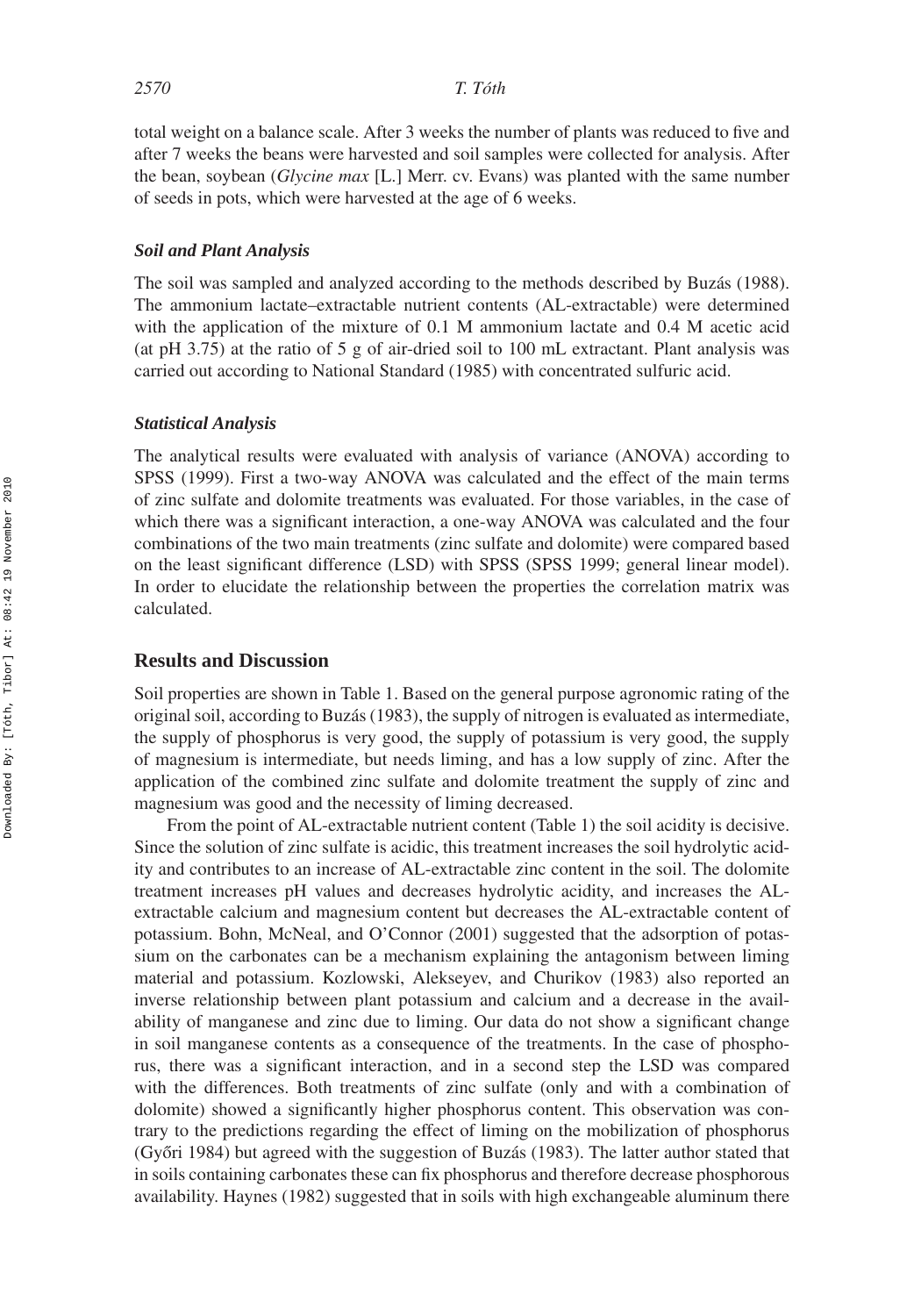| Average soil properties of the                                                                                  |                     |                                                 | soil after the cultivation of bean $(n = 5)$ and the significance of the treatments and their interaction |             |                        |                      |              |                                          |                                             |
|-----------------------------------------------------------------------------------------------------------------|---------------------|-------------------------------------------------|-----------------------------------------------------------------------------------------------------------|-------------|------------------------|----------------------|--------------|------------------------------------------|---------------------------------------------|
|                                                                                                                 |                     |                                                 | $\overline{y}$                                                                                            | $AL-P_2O_5$ | $AL-K2O$               | AL-Ca                | $AL-Mg$      | AL-Mn                                    | $AL-Zn$                                     |
| Soil parameter                                                                                                  | pH_H <sub>2</sub> O | pH_KCI                                          | $\frac{\text{cmol}}{\text{kg}^{-1}}$ soil)                                                                |             | $(mg 100 g^{-1}$       | soil)                |              | (ppm)                                    |                                             |
| Treatment                                                                                                       |                     |                                                 |                                                                                                           | 21.7aef     |                        |                      |              |                                          |                                             |
| $\mathcal{O}$ -Ø                                                                                                | 5.40a               |                                                 |                                                                                                           |             |                        | $\overline{24}$      |              | 139.2                                    |                                             |
| $ZnSO_4-o$                                                                                                      | 5.26b               |                                                 |                                                                                                           | 28.66b      |                        |                      |              |                                          |                                             |
| Ø-dolomite                                                                                                      | 6.23c               |                                                 |                                                                                                           | 20.68ce     |                        |                      |              |                                          |                                             |
| ZnSO <sub>4</sub> -dolomite                                                                                     | 6.25c               | $4.51$<br>$4.37$<br>$5.72$<br>$5.75$<br>$5.185$ | 2.51<br>2.63<br>1.37<br>1.40<br>1.40                                                                      | 24.04df     | 30.72<br>44.12<br>36.6 | 25.2<br>43.2<br>43.4 | 6940         | $\frac{52.8}{152}$<br>152<br>178<br>1187 | $0.8$<br>$1.6$<br>$0.8$<br>$1.6$<br>$0.002$ |
| Significance of ZnSO <sub>4</sub>                                                                               | 0.275               |                                                 |                                                                                                           | 0.000       | 0.000                  | 0.668                | 0.264        |                                          |                                             |
| treatment, main effect                                                                                          |                     |                                                 |                                                                                                           |             |                        |                      |              |                                          |                                             |
| Significance of dolomite,<br>main effect                                                                        | 0.000               | 0.000                                           | 0.000                                                                                                     | 0.003       | 0.008                  | 0.000                | 0.000        | 0.204                                    | 1.000                                       |
|                                                                                                                 |                     |                                                 |                                                                                                           |             |                        |                      |              |                                          |                                             |
| Significance of interaction<br>effect                                                                           | 0.044               | 0.075                                           | 0.077                                                                                                     | 0.038       | 0.170                  | 0.668                | 0.626        | 0.671                                    | 1.000                                       |
| Least significant difference                                                                                    | 0.123               | $\lessapprox$                                   | $\mathbb{E}$                                                                                              | 2.37        | $\lessapprox$          | $\lessapprox$        | $\mathbb{Z}$ | $\sum_{i=1}^{n}$                         | $\mathbb{X}^{\mathsf{A}}$                   |
| of one-way ANOVA when                                                                                           |                     |                                                 |                                                                                                           |             |                        |                      |              |                                          |                                             |
| interaction is significant at                                                                                   |                     |                                                 |                                                                                                           |             |                        |                      |              |                                          |                                             |
| $p < 0.05$ . Means followed                                                                                     |                     |                                                 |                                                                                                           |             |                        |                      |              |                                          |                                             |
| by the same letter are not                                                                                      |                     |                                                 |                                                                                                           |             |                        |                      |              |                                          |                                             |
| significantly different                                                                                         |                     |                                                 |                                                                                                           |             |                        |                      |              |                                          |                                             |
| Note. y <sub>1</sub> is hydrolytic acidity; AL is ammonium lactate-acetate extractant; NA means not applicable. |                     |                                                 |                                                                                                           |             |                        |                      |              |                                          |                                             |

**Table 1**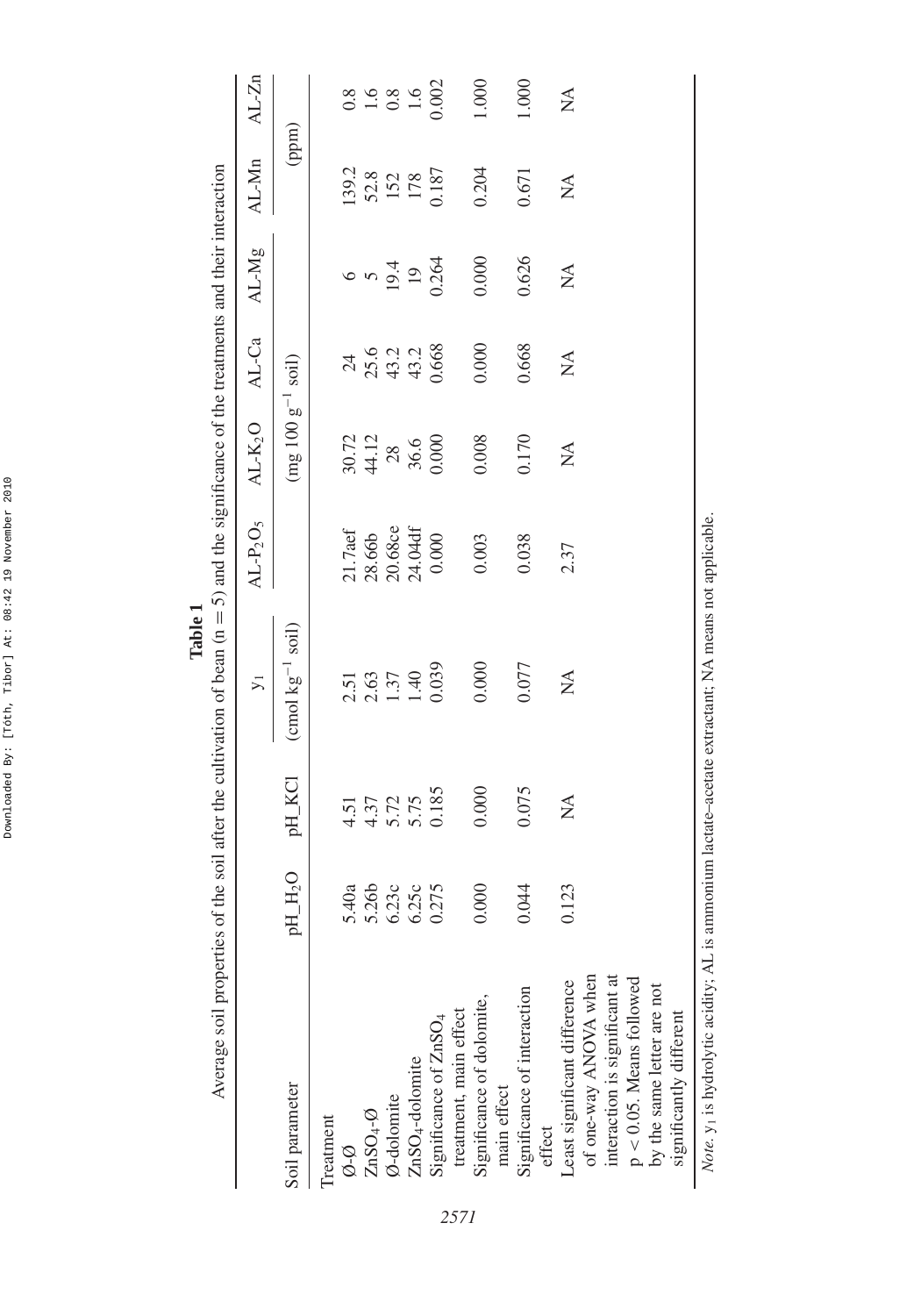| $\begin{array}{c} * \\ * \\ * \end{array}$<br>$\stackrel{*}{\ast}$<br>$\begin{array}{c} * \\ * \\ * \\ * \end{array}$<br>$*$<br>$*$<br>$*$<br>$*$<br>$**$<br>$*$<br>$+$<br>$\begin{array}{c} * \\ * \\ * \\ * \end{array}$<br>$\stackrel{*}{\ast}_{\ast}$<br>I<br>$\begin{array}{c} * \\ * \\ * \end{array}$<br>$*$<br>$*$<br>$*$<br>$+$<br>$\begin{array}{c} * \\ * \\ * \\ * \end{array}$<br>$\stackrel{*}{\ast}$<br>$\stackrel{*}{\phantom{}}\stackrel{*}{+}$<br>$\stackrel{*}{\ast}$<br>$\stackrel{*}{\ast}_{+}$ | $\infty$<br>$*$<br>$*$<br>$*$<br>$*$<br>$*$<br>$*$<br>$*$<br>$\overline{C}$<br>$\stackrel{*}{\ast}$<br>$+$<br>$\circ$<br>$\stackrel{*}{\phantom{}}\stackrel{*}{\phantom{}}\stackrel{*}{\phantom{}}\stackrel{*}{\phantom{}}\phantom{}+\phantom{0}$<br>$\stackrel{*}{\underset{*}{\ast}}\stackrel{*}{+}$<br>$\stackrel{*}{+}\stackrel{*}{+}$<br>$\mathbf{v}$<br>$\zeta$<br>$*$<br>$*$<br>$*$<br>$*$<br>$*$<br>$\stackrel{*}{\ast}$<br>$\stackrel{*}{\underset{*}{\ast}}\stackrel{*}{+}$ | $**$<br>$*$<br>$*$<br>$*$<br>$*$<br>$*$<br>$*$<br>$\begin{array}{c} * \\ * \\ * \\ * \end{array}$<br>$\stackrel{*}{\ast}$<br>$\begin{array}{c} * \ * \\ * \ * \\ * \end{array}$<br>$\begin{array}{c} * \\ * \\ * \\ * \end{array}$<br>$**$<br>$*$<br>$*$<br>$\uparrow$ | $\Delta L$ -<br>$\sum_{i=1}^{n}$<br>$AL-$<br>Mg<br>$\overline{AL}$<br>$\mathbf{C}^{\mathbf{a}}$<br>$K_2$ O<br>Ų<br>$\Delta L$<br>$P_2C$<br>$\stackrel{*}{\ast}$ +<br>$+$<br>$\begin{array}{c} * \\ * \\ * \\ * \end{array}$<br>$*$<br>$*$<br>$*$<br>$*$<br>$*$<br>$*$<br>$*$<br>$**$<br>$*$<br>$*$<br>$\stackrel{*}{\ast}$<br>$\overline{KCl}$<br>$\begin{array}{c} * \\ * \\ * \end{array}$<br>Ę<br>$*$<br>$*$<br>$*$<br>$*$<br>$*$<br>$***$<br>$**$<br>$*$<br>$+$<br>$\begin{array}{c} * \\ * \\ * \\ * \end{array}$<br>$**$<br>$*$<br>$*$<br>$H_2O$<br>$\begin{array}{c} * \\ * \\ * \\ * \end{array}$ |
|----------------------------------------------------------------------------------------------------------------------------------------------------------------------------------------------------------------------------------------------------------------------------------------------------------------------------------------------------------------------------------------------------------------------------------------------------------------------------------------------------------------------|---------------------------------------------------------------------------------------------------------------------------------------------------------------------------------------------------------------------------------------------------------------------------------------------------------------------------------------------------------------------------------------------------------------------------------------------------------------------------------------|------------------------------------------------------------------------------------------------------------------------------------------------------------------------------------------------------------------------------------------------------------------------|-----------------------------------------------------------------------------------------------------------------------------------------------------------------------------------------------------------------------------------------------------------------------------------------------------------------------------------------------------------------------------------------------------------------------------------------------------------------------------------------------------------------------------------------------------------------------------------------------------------|
|                                                                                                                                                                                                                                                                                                                                                                                                                                                                                                                      |                                                                                                                                                                                                                                                                                                                                                                                                                                                                                       |                                                                                                                                                                                                                                                                        |                                                                                                                                                                                                                                                                                                                                                                                                                                                                                                                                                                                                           |
|                                                                                                                                                                                                                                                                                                                                                                                                                                                                                                                      |                                                                                                                                                                                                                                                                                                                                                                                                                                                                                       |                                                                                                                                                                                                                                                                        |                                                                                                                                                                                                                                                                                                                                                                                                                                                                                                                                                                                                           |
|                                                                                                                                                                                                                                                                                                                                                                                                                                                                                                                      |                                                                                                                                                                                                                                                                                                                                                                                                                                                                                       |                                                                                                                                                                                                                                                                        |                                                                                                                                                                                                                                                                                                                                                                                                                                                                                                                                                                                                           |

**Table 2**

*2572*

∗∗Significant at 1%. ∗∗∗Signficant at 0.1%.

N = 20.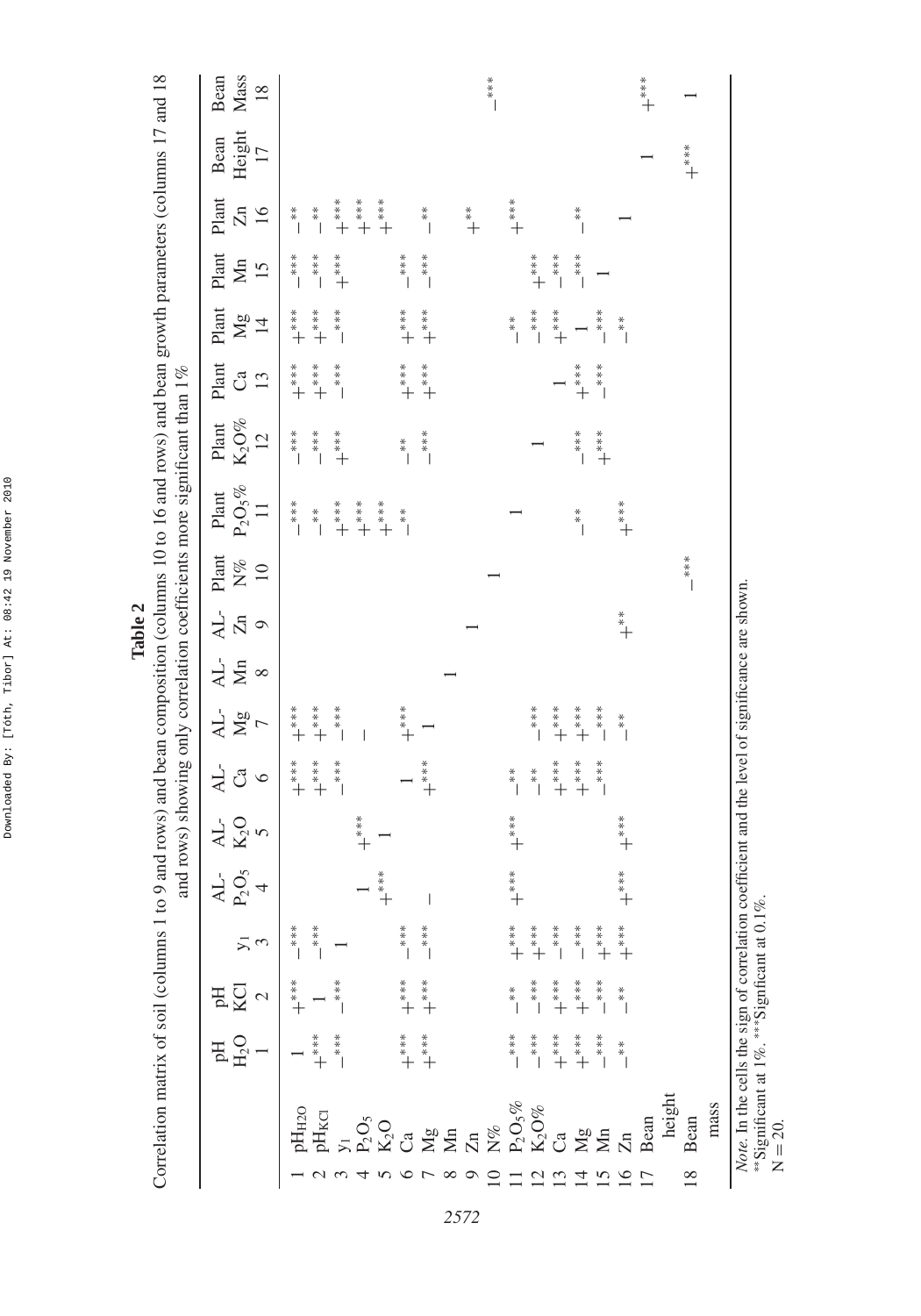are phosphate-adsorbing surfaces formed upon liming. The correlations between soil calcium and magnesium content and soil  $P_2O_5$  and plant  $P_2O_5$  in Table 2 seem to support this hypothesis. Data in Table 1 show that after the application of dolomite the original acidic soil became vulnerable to zinc deficiency. In a previous electro-ultrafiltration experiment (Research Report 1985), in the ultrafiltrates the dolomite treatment resulted in the lowest potassium content but the highest content of phosphorus among the three treatments of soil studied (liming with calcite, liming with dolomite, and unlimed). Friesen, Juo, and Miller (1980) showed that intermediate liming caused a decrease of phosphorus content in the soil solution in a coarse textured Ultisol, and only large liming dosage caused an increase in phosphorus contents. Our contradictory results show that the effect of dolomite on the phosphorus content of the soil is a complex phenomenon.

The zinc sulfate treatment only significantly affected the zinc content of bean (Table 3), with a large increase. The lowest zinc content of Ø-dolomite treatment approached the threshold value of 20 ppm, at which deficiency was appearing according

| N      | $P_2O_5$          | $K_2O$ | Ca        | Mg                   | Mn                          | Zn    |
|--------|-------------------|--------|-----------|----------------------|-----------------------------|-------|
| $(\%)$ |                   |        |           | (ppm)                |                             |       |
|        |                   |        |           |                      |                             |       |
| 3.55   | 0.89a             | 5.18   | 5.26      | 1.50                 | 1206.4a                     | 33    |
| 3.51   | 1.12 <sub>b</sub> | 5.03   | 5.70      | 1.40                 | 899.6 <sub>b</sub>          | 43.6  |
| 3.58   | 0.83a             | 4.30   | 7.78      | 2.66                 | 306.8c                      | 25.2  |
| 3.22   | 0.80a             | 4.39   | 8.54      | 2.84                 | 447.2c                      | 31.2  |
| 0.268  | 0.008             | 0.868  | 0.123     | 0.780                | 0.261                       | 0.001 |
|        |                   |        |           |                      |                             |       |
| 0.449  | 0.000             | 0.001  | 0.000     | 0.000                | 0.000                       | 0.000 |
| 0.362  | 0.001             | 0.510  | 0.670     | 0.335                | 0.006                       | 0.250 |
|        |                   |        |           |                      |                             | NA    |
|        | <b>NA</b>         | 0.094  | <b>NA</b> | uiui mulaetion<br>NA | $(g \text{ kg}^{-1})$<br>NA | 212.2 |

**Table 3** Average composition of bean tissues  $(n = 5)$  and the significance of the treatments and their interaction

*Note.* NA means not applicable.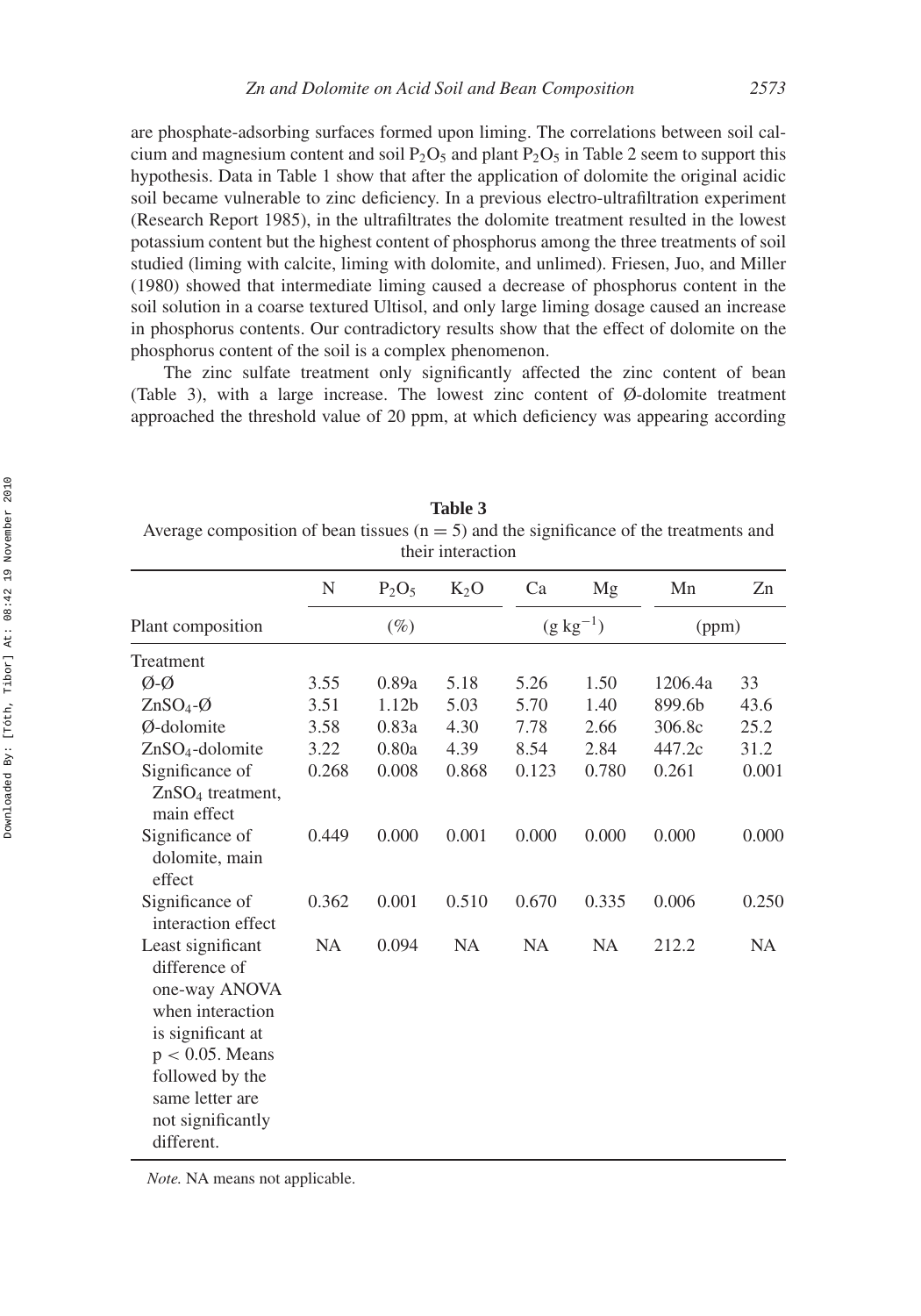to Vitosh, Warncke, and Lucas (1994). The dolomite treatment has an effect on the phosphorus, potassium, calcium, magnesium, manganese, and zinc contents of the bean plant (this negative effect of liming on the zinc content was reported by Chowdhury, McLaren, and Swift [1997]). Smirnov and Muravin (1984) denied that liming increased the calcium– potassium antagonism. Nevertheless in this study there was strong negative correlation found between calcium, magnesium versus potassium, showing clear antagonistic effects (Table 2). The decrease in availability of manganese after liming was also suggested by Marschner (1997).

Zinc sulfate treatment has a significant increasing effect on the green and dry mass of bean plants (Table 4). The greatest biomass and plant height were achieved in the combined treatment of  $ZnSO_4$ -dolomite, the second greatest was  $ZnSO_4$ - $\emptyset$ , and the third was Ø-dolomite treatment, with 147, 128, and 111% biomass of the  $\emptyset$ -Ø treatment, respectively. In the case of soybean, only marginally higher biomass was shown by the  $\varnothing$ -dolomite and ZnSO<sub>4</sub>-dolomite treatments and the differences were not statistically significant.

By separating Table 2 into three blocks, the strength of the correlation between the groups of variables (among soil variables, among plant variables, and between soil and plant variables) can be evaluated. The variables pH, hydrolytic acidity, AL-extractable calcium, and magnesium show the usual relationships. The demonstrated antagonism between potassium and magnesium in magnesium-deficient soils is well known (Welte and Werner 1963).

Among soil and plant variables there are positive correlations between soil and plant phosphorus, calcium, magnesium, and zinc contents. Soil pH and acidity has the

|                                                      |                         | their interaction    |                    |                         |                      |                    |  |
|------------------------------------------------------|-------------------------|----------------------|--------------------|-------------------------|----------------------|--------------------|--|
|                                                      |                         | Experiment with bean |                    | Experiment with soybean |                      |                    |  |
| Plant composition                                    | Plant<br>height<br>(cm) | Green<br>mass<br>(g) | Dry<br>mass<br>(g) | Plant<br>height<br>(cm) | Green<br>mass<br>(g) | Dry<br>mass<br>(g) |  |
| Treatment                                            |                         |                      |                    |                         |                      |                    |  |
| Ø-Ø                                                  | 33.6                    | 18.73                | 2.71               | 22.46                   | 4.60                 | 0.73               |  |
| $ZnSO_4-Q$                                           | 34.46                   | 23.82                | 3.47               | 22.06                   | 4.71                 | 0.69               |  |
| Ø-dolomite                                           | 34.35                   | 19.86                | 3.0                | 23.68                   | 4.55                 | 0.75               |  |
| $ZnSO4$ -dolomite                                    | 35.38                   | 25.93                | 3.92               | 24.16                   | 4.73                 | 0.74               |  |
| Significance of<br>$ZnSO4$ treatment,<br>main effect | 0.255                   | 0.008                | 0.024              | 0.963                   | 0.558                | 0.475              |  |
| Significance of<br>dolomite, main<br>effect          | 0.309                   | 0.394                | 0.286              | 0.067                   | 0.955                | 0.249              |  |
| Significance of<br>interaction effect                | 0.914                   | 0.793                | 0.814              | 0.613                   | 0.891                | 0.648              |  |

| <b>Table 4</b>                                                                           |  |
|------------------------------------------------------------------------------------------|--|
| Average growth parameters of plants $(n = 5)$ and the significance of the treatments and |  |
|                                                                                          |  |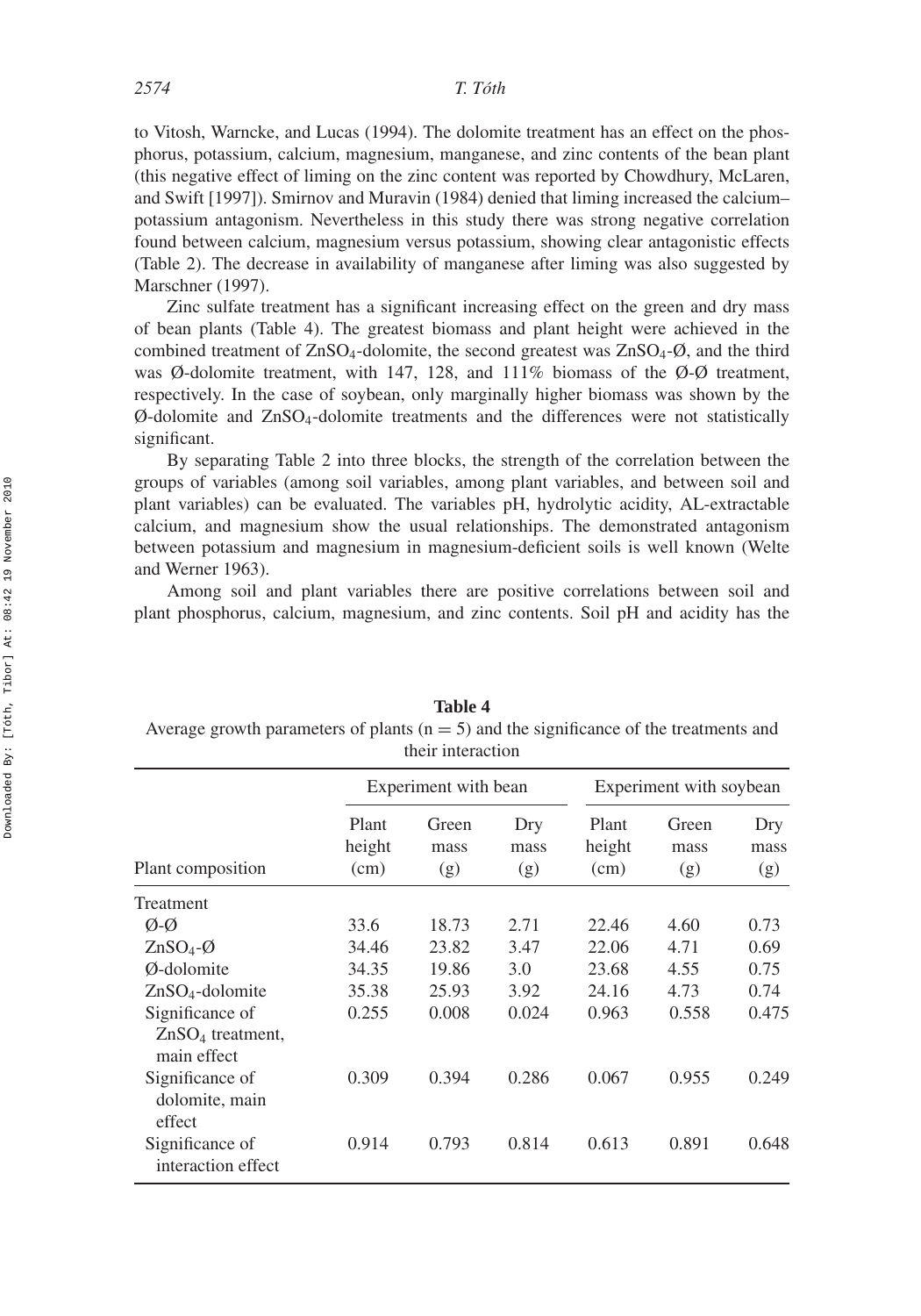expected effect on plant calcium and magnesium, manganese, and zinc content. Soil magnesium content showed a negative correlation with plant potassium, manganese, and zinc content.

Among the plant variables the negative correlation between the nitrogen content and the bean mass shows that total plant nitrogen was diluted by the increase of plant mass. Between plant calcium and magnesium content there was a positive correlation due to the application of dolomite. Plant magnesium content showed a negative correlation with potassium, as was expected from the antagonism (Welte and Werner 1963). Plant manganese content showed a positive correlation with potassium and negative with calcium and magnesium. This latter was known already as a consequence of acidity reduction in soils with low colloid content (Helyar and Anderson 1971; Marschner 1997). The negative correlation between zinc and magnesium was already demonstrated by several authors (Loch and Nosticzius 1983; Marschner 1997). Bean height and mass show a positive correlation.

These results suggest that in the acidic sandy soils of Hungary the application of zinc can contribute to a higher yield and more balanced plant composition.

#### **Acknowledgement**

The author acknowledges the support of the Hungarian National Science Foundation (OTKA) Grant No. NN 79835.

## **References**

Adams, F. (ed.). 1984. *Soil acidity and liming*, 2nd ed. Madison, WI: American Society of Agronomy.

- Blaylock, A. D. 1995. *Nutrient management for dry bean production*. Laramie: University of Wyoming.
- Bohn, H. L., B. L. McNeal, and G. A. O'Connor. 2001. *Soil chemistry*, 3rd ed. New York: John Wiley & Sons.
- Buzás, I. (ed.). 1983. *The pocketbook of plant nutrition*. Budapest, Hungary: Mezőgazdasági Kiadó. (in Hungarian)
- Buzás, I. (ed.). 1988. *Methods in soil science and agrochemistry 2*. Budapest, Hungary: Mezőgazdasági Kiadó. (in Hungarian)
- Chowdhury, A. K., R. G. McLaren, and R. S. Swift. 1997. Effects of phosphate and lime applications on pasture zinc status. *New Zealand Journal of Agricultural Research* 40:417–424.
- Franzen, D. W. 1999. *Soybean soil fertility*. Fargo: North Dakota State University.
- Friesen, D. K., A. S. R. Juo, and M. H. Miller. 1980. Liming and lime-phosphorus-zinc interactions in two Nigerian Ultisols: I. Interactions in the soil. *Soil Science Society of America Journal* 44:1221–1226.
- Győri, D. 1984. *The fertility of soil*. Budapest, Hungary: Mezőgazdasági Kiadó. (in Hungarian)
- Havlin, J. L., S. L. Tisdale, W. L. Nelson, and J. D. Beaton. 2005. *Soil fertility and fertilizers: An introduction to nutrient management, 7/E*. New York: Prentice Hall.
- Haynes, R. J. 1982. Effects of liming on phosphate availability in acid soils. *Plant and Soil* 68:289–308.
- Helyar, K. H., and A. J. Anderson. 1971. Effects of lime on the growth of five species, on aluminum toxicity, and on phosphorus availability. *Australian Journal of Agricultural Research* 22:707–720.
- Kamprath, E. J., and C. D. Foy. 1985. Lime fertilizer-plant interactions in acid soils. In *Fertilizer technology and use*, ed. O. P. Engelstad, 91–151. Madison, WI: Soil Science Society of America.
- Kappen, H. 1929. Die Bodenazidität. Berlin: Springer Verlag.